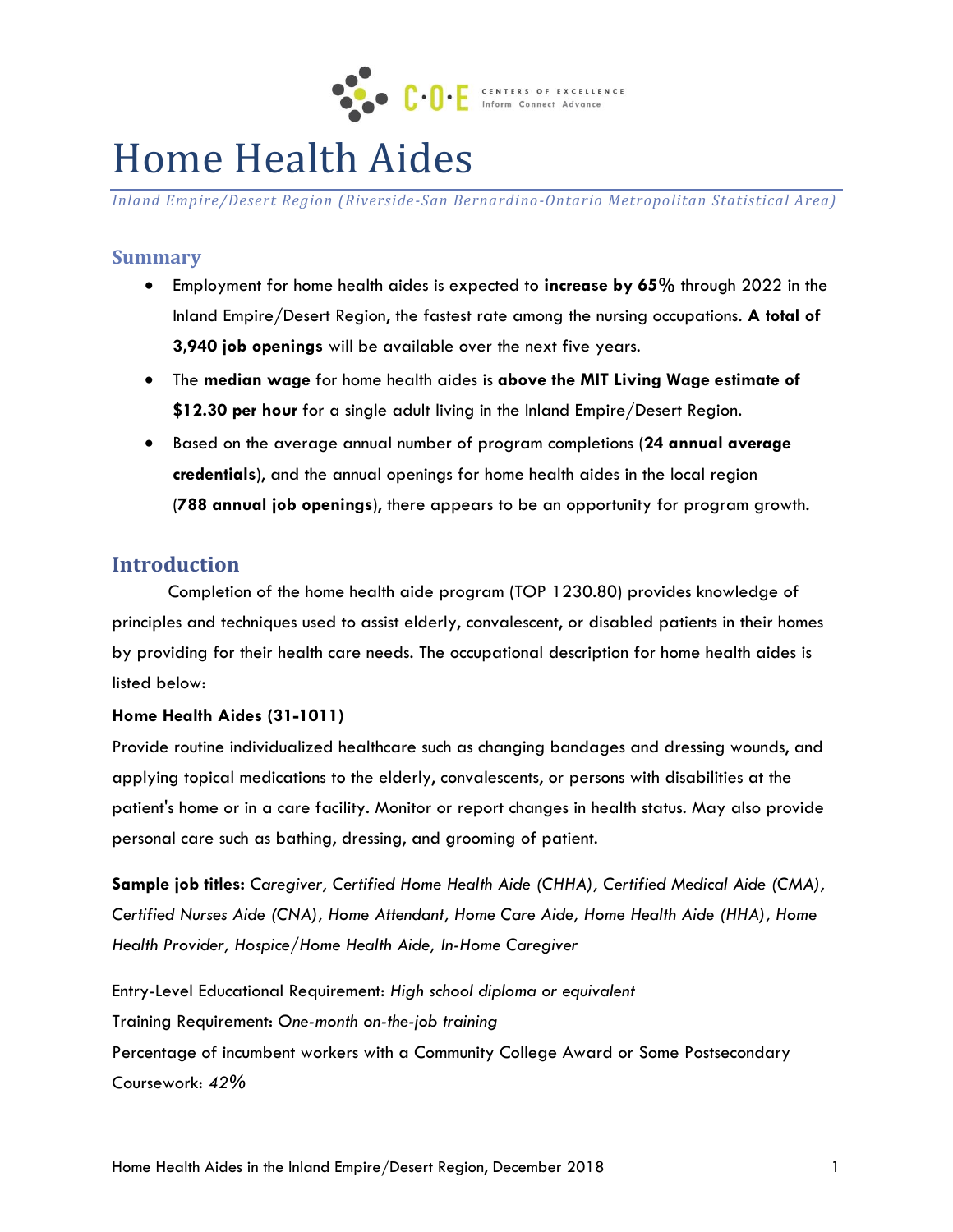

# **Job Opportunities**

In 2017, there were 2,854 home health aide jobs in the Inland Empire/Desert Region. Across the region, employment for home health aides is expected to increase by 65% through 2022. Employers in the region will need to hire 3,940 workers over the next five years to fill new jobs and to backfill jobs that workers are leaving (includes retirements).

| Region                            | 2017 Jobs | $5-Yr$ %<br>Change<br>(New Jobs) | $\tilde{}$<br>$5-Yr$<br><b>Openings</b><br>$(New +$<br>Replacement<br>Jobs) | Annual<br><b>Openings</b><br>$New +$<br>Replacement<br>Jobs) | $%$ of<br>workers age<br>$55+$ |
|-----------------------------------|-----------|----------------------------------|-----------------------------------------------------------------------------|--------------------------------------------------------------|--------------------------------|
| Inland<br>Empire/Desert<br>Region | 2,854     | 65%                              | 3,940                                                                       | 788                                                          | 27%                            |

|  |  |  | Exhibit 1: Job counts, five-year projections, and age demographics for home health aides |  |  |
|--|--|--|------------------------------------------------------------------------------------------|--|--|
|  |  |  |                                                                                          |  |  |

Source: EMSI 2018.3

### **Earnings**

The median wage for home health aides is above the MIT Living Wage estimate of \$12.30 per hour for a single adult living in the Inland Empire/Desert Region. Detailed information on the MIT Living Wage Calculator, including additional wage requirements for adults with dependent children, is available on their website: [http://livingwage.mit.edu/metros/40140.](http://livingwage.mit.edu/metros/40140)

| Exhibit 2: Earnings for home health aides |
|-------------------------------------------|
|-------------------------------------------|

| <b>Occupation</b>        | <b>Entry to Experienced</b><br>Hourly Earnings Range* | Median Wage* | Avg. Annual<br>  Earnings <sup> </sup> |
|--------------------------|-------------------------------------------------------|--------------|----------------------------------------|
| <b>Home Health Aides</b> | $$11.71$ to $$17.37$                                  | \$14.15      | \$31,600                               |

Source: EMSI 2018.3

\*Entry Hourly is 25th percentile wage, the median is 50th percentile wage, experienced is 75th percentile wage.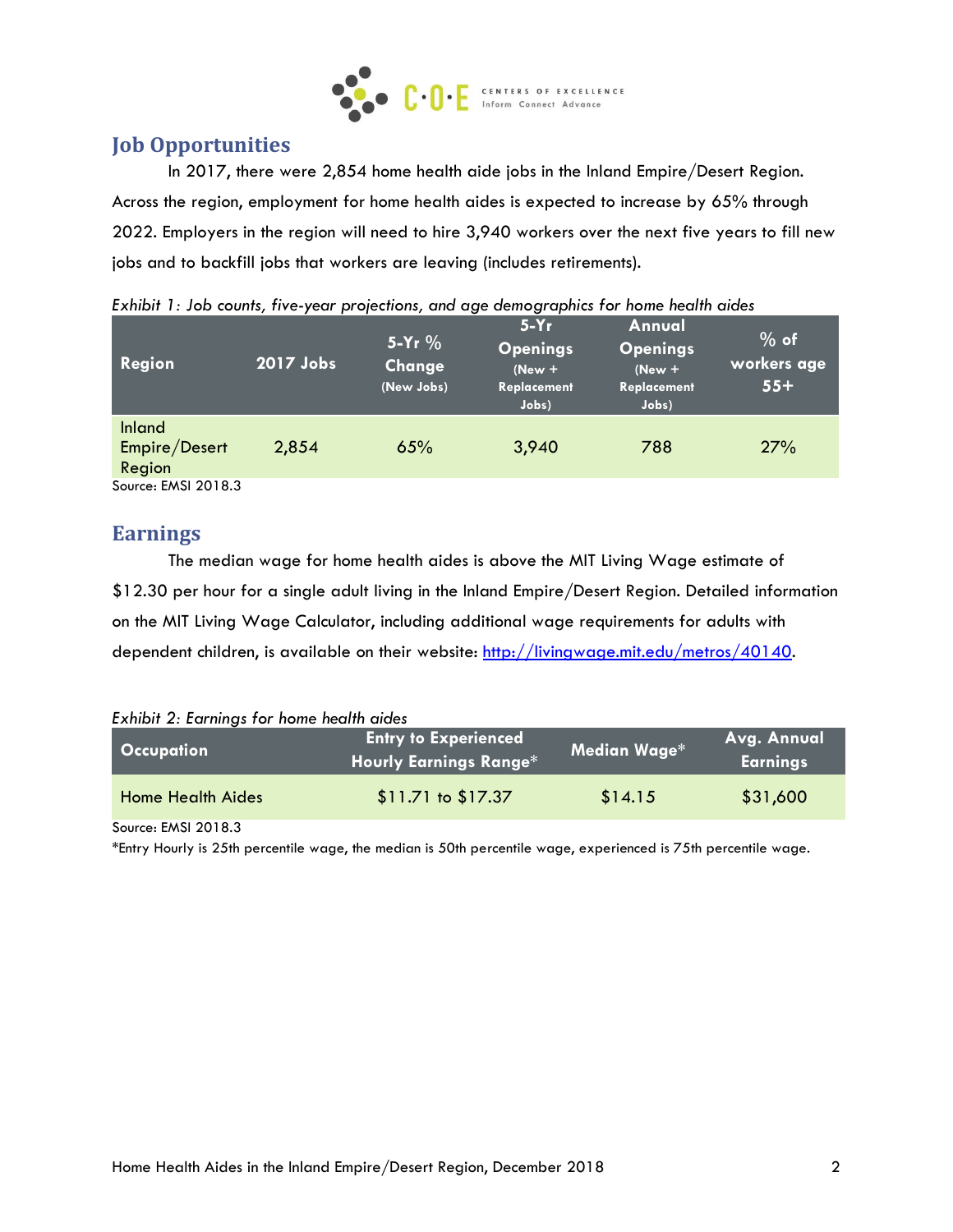

# **Job Posting Data (Real-Time Labor Market Information)**

Exhibit 3 displays the number of job ads posted for home health aides during the last 12 months along with the Inland Empire/Desert Region and national average time to fill jobs. On average, it takes four days longer for employers to find qualified candidates to fill open positions than the national average, indicating that open positions are slightly more challenging to fill locally.

|  |  |  |  |  |  |  |  |  |  |  |  |  | Exhibit 3: Job ads and time to fill for home health aides, November 2017 – October 2018 |  |  |  |  |  |
|--|--|--|--|--|--|--|--|--|--|--|--|--|-----------------------------------------------------------------------------------------|--|--|--|--|--|
|--|--|--|--|--|--|--|--|--|--|--|--|--|-----------------------------------------------------------------------------------------|--|--|--|--|--|

|     | Time to Fill (Days)       |
|-----|---------------------------|
| 46  | 42                        |
| 465 | <b>Ads</b><br>Fill (Days) |

Source: Burning Glass – Labor Insights

# **Industry**

Industry staffing patterns display a list of industries that employ particular occupations. Exhibit 4 shows the industries that employ the majority of home health aides and the industries that have been posting the most job ads in the Inland Empire/Desert Region.

*Exhibit 4: Sample of industries employing home health aides, November 2017 – October 2018*

|                      | <b>Top Industries from Staffing</b>                                                                                             | <b>Industry Classification from Job Ads</b>                                                                                                                                                               |  |  |  |  |
|----------------------|---------------------------------------------------------------------------------------------------------------------------------|-----------------------------------------------------------------------------------------------------------------------------------------------------------------------------------------------------------|--|--|--|--|
| <b>Occupation</b>    | <b>Pattern (NAICS) - Percent Of</b><br><b>Occupation Employed In</b><br><b>Industry</b>                                         | Number<br>of Job<br>Top Industries from Job Ads<br>(NAICS)<br>Postings<br>$(n=)$                                                                                                                          |  |  |  |  |
| Home Health<br>Aides | <b>Individual and Family</b><br>$\bullet$<br>Services (6241) 42%<br><b>Home Health Care</b><br>$\bullet$<br>Services (6216) 38% | <b>Home Health Care Services</b><br>$\bullet$<br>(6216)<br><b>Continuing Care Retirement</b><br>$\bullet$<br>253<br><b>Communities and Assisted</b><br>Living Facilities for the<br><b>Elderly (6233)</b> |  |  |  |  |

Source: EMSI 2018.3, Burning Glass – Labor Insights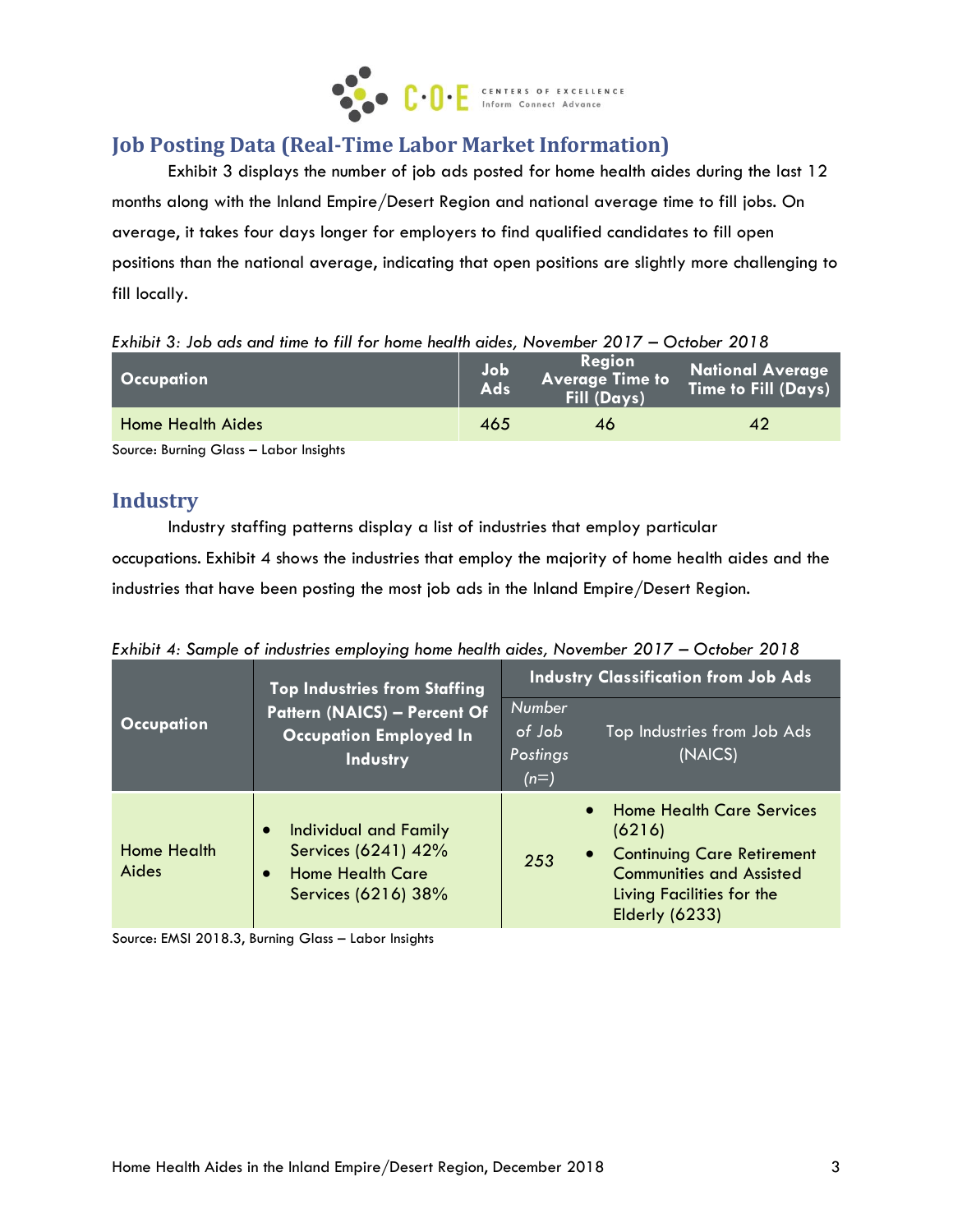

### **Employers**

Exhibit 5 displays a sample of the employers that have been posting job ads for home health aides during the last 12 months.



| <b>Occupation</b>           | <b>Top Employers</b>                                                                                                                           |
|-----------------------------|------------------------------------------------------------------------------------------------------------------------------------------------|
| Home Health Aides $(n=391)$ | <b>Kindly Care</b><br>$\bullet$<br>• Brookdale Senior Living<br><b>VITAS Healthcare</b><br>$\bullet$<br><b>Interim HealthCare</b><br>$\bullet$ |

Source: Burning Glass – Labor Insights

# **In-Demand Skills**

Exhibit 6 lists the in-demand skills that employers are seeking when looking for workers to fill home health aide positions. The skills reported in job postings may be utilized as a helpful guide for curriculum development. Specialized skills are occupation-specific skills employers are requesting for industry or job competency. Employability skills are foundational skills that transcend industries and occupations; this category is commonly referred to as "soft skills."

|  | Exhibit 6: Skills in demand for home health aides, November 2017 – October 2018 |
|--|---------------------------------------------------------------------------------|
|  |                                                                                 |

| <b>Occupation</b>                                          | <b>Specialized skills</b>                                                                    | <b>Employability skills</b>                                                 |
|------------------------------------------------------------|----------------------------------------------------------------------------------------------|-----------------------------------------------------------------------------|
| Home Health<br>Aides ( $n=394$ )<br>$\bullet$<br>$\bullet$ | • Cardiopulmonary<br><b>Resuscitation (CPR)</b><br><b>Bathing</b><br><b>Meal Preparation</b> | <b>Communication Skills</b><br>Companionship<br><b>Positive Disposition</b> |

Source: Burning Glass – Labor Insights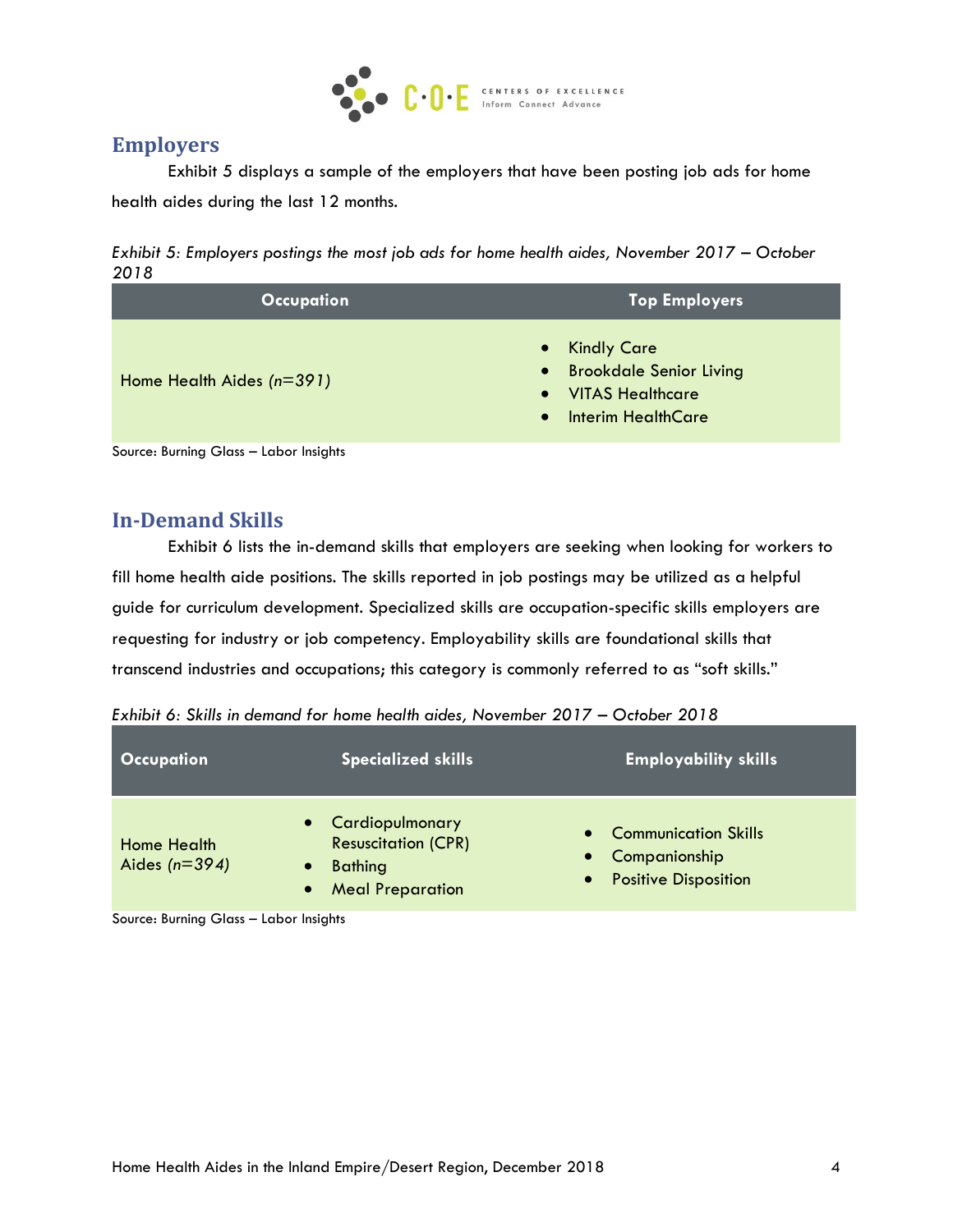

# **Certifications**

Exhibit 7 displays the certifications most frequently requested or required by employers in job postings over the last 12 months.

*Exhibit 7: Certifications in demand for home health aides, November 2017– October 2018*

| <b>Occupation</b>        | <b>Top Certifications Requested in Job Postings</b> |
|--------------------------|-----------------------------------------------------|
| <b>Home Health Aides</b> | • Certified Home Health Aide (HHA)                  |
| $(n=300)$                | • First Aid CPR AED                                 |

Source: Burning Glass – Labor Insights

For more information regarding the importance of certifications for home health aides, as well as how to obtain them, please see the California Department of Public Health resource page: <https://www.cdph.ca.gov/Programs/CHCQ/LCP/Pages/HHA.aspx>

# **Educational Requirements**

Exhibit 8 displays the entry-level education typically required to become a home health aide according to the Bureau of Labor Statistics, educational attainment for incumbent workers with "some college, no degree" and an "associate degree" according to the U.S. Census, and the minimum advertised education requirement requested by employers in online job ads.

*Exhibit 8: Educational attainment and online job ads with minimum advertised education requirements for home health aides, November 2017 – October 2018*

| <b>Occupation</b>              | <b>Work</b>                   | <b>Typical</b>                                               | <b>Two-Year</b><br>Postsecondary              | <b>Minimum Advertised Education</b><br><b>Requirement from Job Ads</b> |                                                     |                     |                                   |  |  |
|--------------------------------|-------------------------------|--------------------------------------------------------------|-----------------------------------------------|------------------------------------------------------------------------|-----------------------------------------------------|---------------------|-----------------------------------|--|--|
|                                | <b>Experience</b><br>Required | <b>Entry-Level</b><br><b>Education</b><br><b>Requirement</b> | Level of<br><b>Educational</b><br>Attainment* | Number of<br>Job<br>Postings<br>$(n=)$                                 | High school<br>diploma or<br>vocational<br>trainina | Associate<br>degree | Bachelor's<br>degree or<br>higher |  |  |
| Home<br><b>Health</b><br>Aides | None                          | High school<br>diploma or<br>equivalent                      | 42%                                           | 189                                                                    | 100%                                                | $\blacksquare$      |                                   |  |  |

Source: EMSI 2018.3, Current Population Survey, Burning Glass – Labor Insights

\*Percentage of incumbent workers with a Community College Credential or Some Postsecondary Coursework